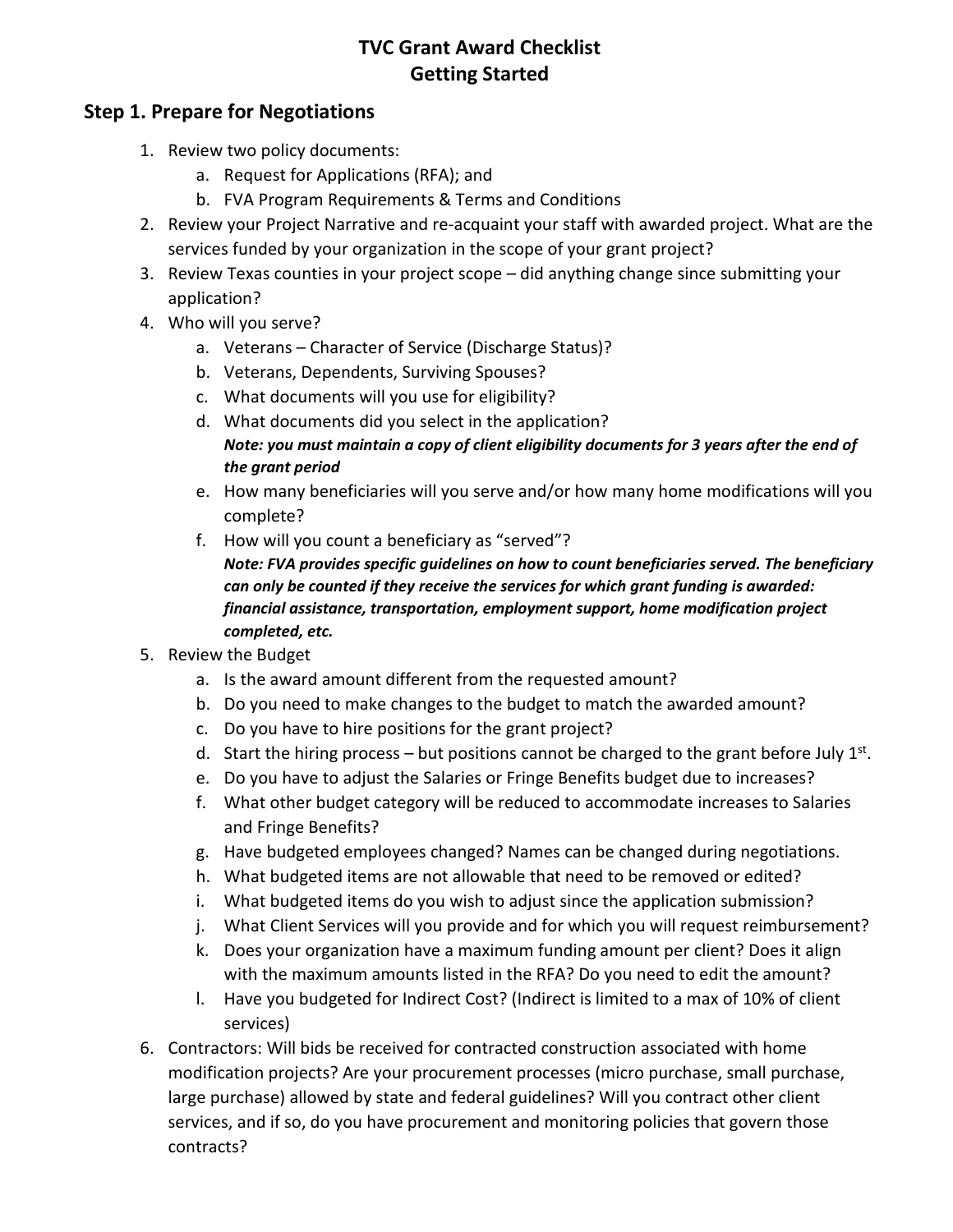#### **Step 2. Negotiations**

- 1. Grantees will be contacted by TVC staff (not your grant officer) to start application edits.
- 2. Grantee cannot make edits to application without access given by TVC staff.
- 3. Grantees can view application and should identify the needed or wanted changes.

### **Step 3. Verify Grantee Information**

#### *FVA will publish the TVC Grantee Assistance Directories on July 1, 2021*

- 1. This step must be completed before grants will be activated.
- 2. FVA will provide a link to the 2021-2022 Grantee Contact Sheet on June 3, 2021. The contact sheet includes all the current and relevant information about each grantee that will be published in our Assistance Directory in July.
- 3. Grant organizations are asked to:
	- a. Review all information to verify accuracy.
	- b. Via Google Form, provide missing or updates to information by June 9, 2021.
		- Grant Organization's PRIMARY point of contact info (this person is fully dedicated to the grant project throughout the grant period).
		- Grant Organization's SECONDARY point of contact info
		- Grant Organization's website address
		- Client Intake phone number (how does a veteran call for help?)
		- Client Intake email address (how does a veteran initiate request for services?)
		- Client referrals for additional/other services offered during intake?
		- Client types served veterans, dependents, surviving spouses?
		- Customer satisfaction surveys (experience feedback) accepted from clients?

# **Step 4. Application/Grant Approval**

- 1. When negotiations are completed and agreed upon by both the grantee organization and FVA's negotiation representative, the negotiated application will be converted to a grant award and begin the TVC approval process in GovGrants.
- 2. TVC's Executive Director is the signature authority for TVC and will approve the grant award.
- 3. The grant award will be sent to the grantee in GovGrants and must be accepted.
- 4. Your grant officer will activate the grant and send your organization's point of contact a notice that the NOGA can be generated.
- 5. Grantees will generate a NOGA for wet-ink signature by the grantee's signature authority. A scanned copy of the NOGA must be uploaded in GovGrants by the grantee before the grant contract is considered "fully executed".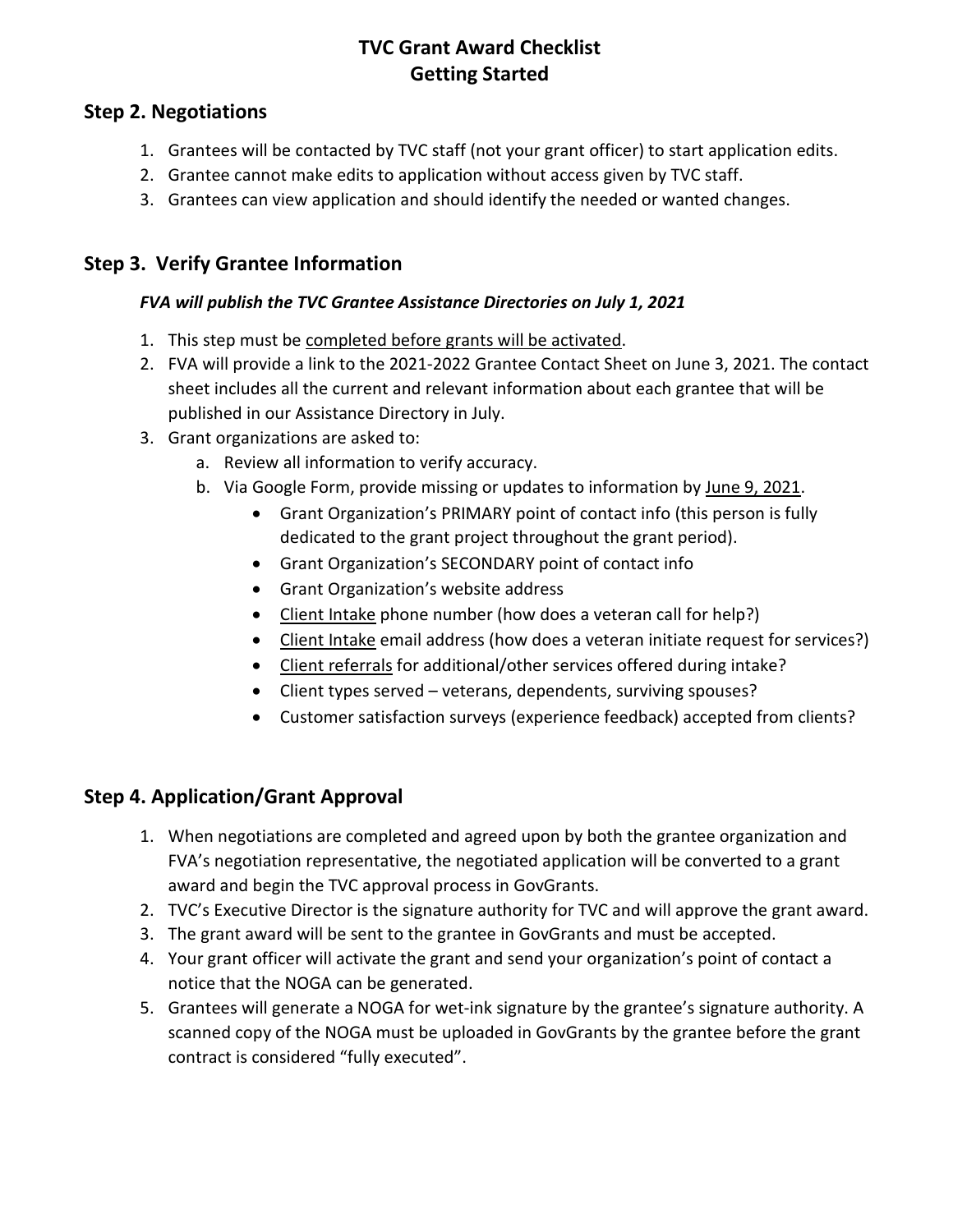#### **Step 5 - TVC Recognition**

#### *Grantee must go "live" with TVC Recognition on July 1, 2021*

- 1. Does grantee website include recognition of the TVC grant-funded services?
- 2. Is the TVC recognition included on the grantee's website, and other printed marketing and outreach documents or brochures ?
- 3. Printed marketing and outreach documents or brochures budgeted in other direct costs?
	- a. Do the printed marketing/outreach documents or brochures support TVC grantfunded services?
	- b. Do the printed marketing/outreach documents or brochures include all three elements required (the TVC logo, link, and acknowledgment verbiage)? Are they visually grouped together?

*The required recognition verbiage is: "This program is supported by a grant from the Texas Veterans Commission Fund for Veterans' Assistance. The Fund for Veterans' Assistance provides grants to organizations serving veterans and their families. For more information, visit [www.TVC.Texas.gov"](http://www.tvc.texas.gov/)*

- c. Do the printed marketing/outreach documents or brochures describe other services offered by your organization that are not TVC grant-funded? If so, the materials are not reimbursable. *TVC reimburses marketing/outreach materials that promote and advertise the TVC grant-funded project only.*
- 4. On the organization's website and-or marketing/outreach documents or brochures, would a reasonable person be able to identify what TVC grant-funded services are available, who are eligible clients, and how clients may apply for help?
- 5. Interviews and Press Releases
	- a. Did (or will) your staff or volunteers mention TVC in your interview/press release about grant-funded services?

*Note: TVC does not expect to be included in the published text every story. FVA Communications Coordinator will provide a program overview (one-pager) of the TVC grant program. This program overview should be presented to local news outlet that provides coverage for your grant-funded project and services. FVA provides this program overview to ensure that media are aware of both your organization's specific story, and can place the story in a broader context of the TVC's grant programs.*

- b. Interview: Did (or will) you provide the TVC recognition (logo, link, and verbiage) about grant-funded services to the reporter or publication, along with any other media?
- c. Press Release: Did (or will) you include the TVC recognition with your standard organization's message and branding?
- d. Did (or will) you provide the reporter or publication both your organization logo, and the FVA logo to recognize the grant?